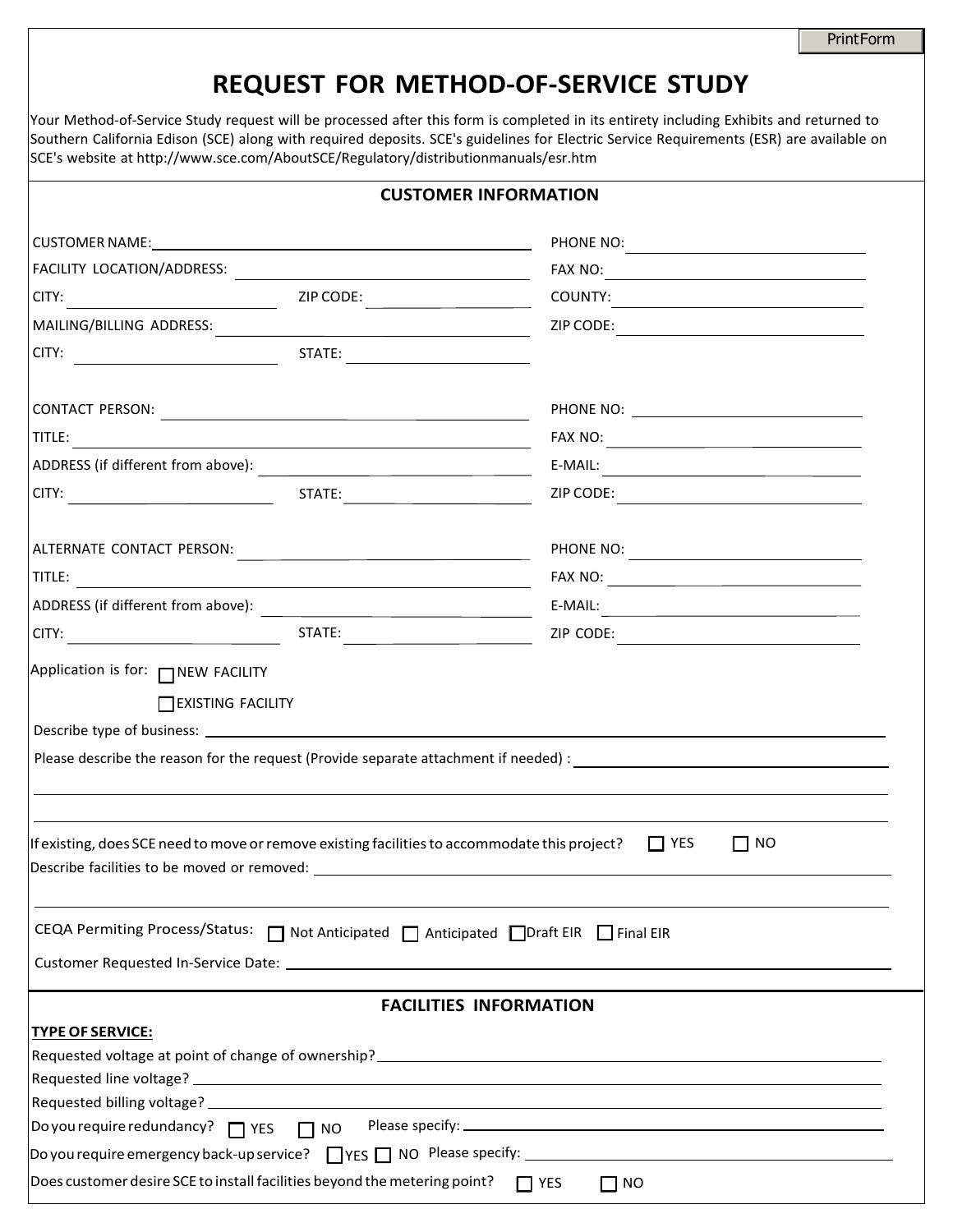## **REQUEST FOR METHOD-OF-SERVICE STUDY**

|                                                                                                                                                                                                                                                                                                       |           |            | <b>FACILITIES INFORMATIONS Cont</b> |           |                               |
|-------------------------------------------------------------------------------------------------------------------------------------------------------------------------------------------------------------------------------------------------------------------------------------------------------|-----------|------------|-------------------------------------|-----------|-------------------------------|
| TRANSFORMER DATA (if applicable):<br>New required transformer will be provided by: $\Box$ SCE $\Box$ Customer                                                                                                                                                                                         |           |            |                                     |           |                               |
| If the transformer is provided by the customer, please complete the following information:                                                                                                                                                                                                            |           |            |                                     |           |                               |
| Transformer Manufacturer: The Contract of the Contract of the Contract of the Contract of the Contract of the Contract of the Contract of the Contract of the Contract of the Contract of the Contract of the Contract of the                                                                         |           |            |                                     |           |                               |
| Transformer Rated Voltage: Manual HV Manual LV                                                                                                                                                                                                                                                        |           |            |                                     |           |                               |
|                                                                                                                                                                                                                                                                                                       |           |            |                                     |           |                               |
| Transformer Type: Single Phase ___________Three Phase Size: http://                                                                                                                                                                                                                                   |           |            |                                     |           |                               |
| If Three Phase:                                                                                                                                                                                                                                                                                       |           |            |                                     |           |                               |
| Primary: kV________________Delta_______________Wye____________Wye Grounded                                                                                                                                                                                                                            |           |            |                                     |           |                               |
| Secondary: kV____________Delta____________Wye___________Wye Grounded                                                                                                                                                                                                                                  |           |            |                                     |           |                               |
| <b>ELECTRICAL LOAD:</b><br>SCE facilities will be designed based on the load information provided; therefore, accuracy is essential. Please indicate connected loads in<br>terms of kVA, kW, HP and Tons. Provide one (1) load summary for each point of service. Attach additional sheets as needed. |           |            |                                     |           |                               |
| Expected Net Maximum Load (per premise): _______ kW _______ kVAR                                                                                                                                                                                                                                      |           |            |                                     |           |                               |
| Air Conditioning: Tons                                                                                                                                                                                                                                                                                |           |            |                                     |           |                               |
|                                                                                                                                                                                                                                                                                                       |           |            |                                     |           |                               |
|                                                                                                                                                                                                                                                                                                       |           |            |                                     |           |                               |
| <b>MOTOR INFORMATION:</b><br>LARGEST MOTOR: ____________HP (COMPLETE SECTION BELOW FOR ALL MOTORS > 50 hp)                                                                                                                                                                                            |           |            |                                     |           |                               |
| Note: Please ensure all HP motor loads are included in lists above. Do not include redundant motors such as                                                                                                                                                                                           |           |            |                                     |           |                               |
| back up motors for sewage plants.                                                                                                                                                                                                                                                                     |           |            |                                     |           |                               |
| Motor                                                                                                                                                                                                                                                                                                 | <b>HP</b> | Quantity   | <b>Starting Frequency</b>           | NEMA Code | <b>Motor Starting</b><br>Type |
|                                                                                                                                                                                                                                                                                                       |           |            |                                     |           |                               |
|                                                                                                                                                                                                                                                                                                       |           |            |                                     |           |                               |
|                                                                                                                                                                                                                                                                                                       |           |            |                                     |           |                               |
|                                                                                                                                                                                                                                                                                                       |           |            |                                     |           |                               |
| <b>GENERAL INFORMATION:</b>                                                                                                                                                                                                                                                                           |           |            |                                     |           |                               |
| Are there any special conditions SCE should be aware of ? $\Box$ YES                                                                                                                                                                                                                                  |           |            |                                     |           |                               |
|                                                                                                                                                                                                                                                                                                       |           |            | $\Box$ NO                           |           |                               |
| Will the site have Isolated Back-Up Generation:                                                                                                                                                                                                                                                       |           | $\Box$ YES | I I NO                              |           |                               |
| Will the site have generation that operates in parallel with the SCE system or utilize SCE assets in any way? $\Box$ YES                                                                                                                                                                              |           |            |                                     |           | $\sqcup$ NO                   |
| Please see "Isolated Back Up Generation" and "Parallel Generation" in the Glossary of Terms.                                                                                                                                                                                                          |           |            |                                     |           |                               |
|                                                                                                                                                                                                                                                                                                       |           |            |                                     |           |                               |
|                                                                                                                                                                                                                                                                                                       |           |            |                                     |           |                               |
|                                                                                                                                                                                                                                                                                                       |           |            |                                     |           |                               |
|                                                                                                                                                                                                                                                                                                       |           |            |                                     |           |                               |
|                                                                                                                                                                                                                                                                                                       |           |            |                                     |           |                               |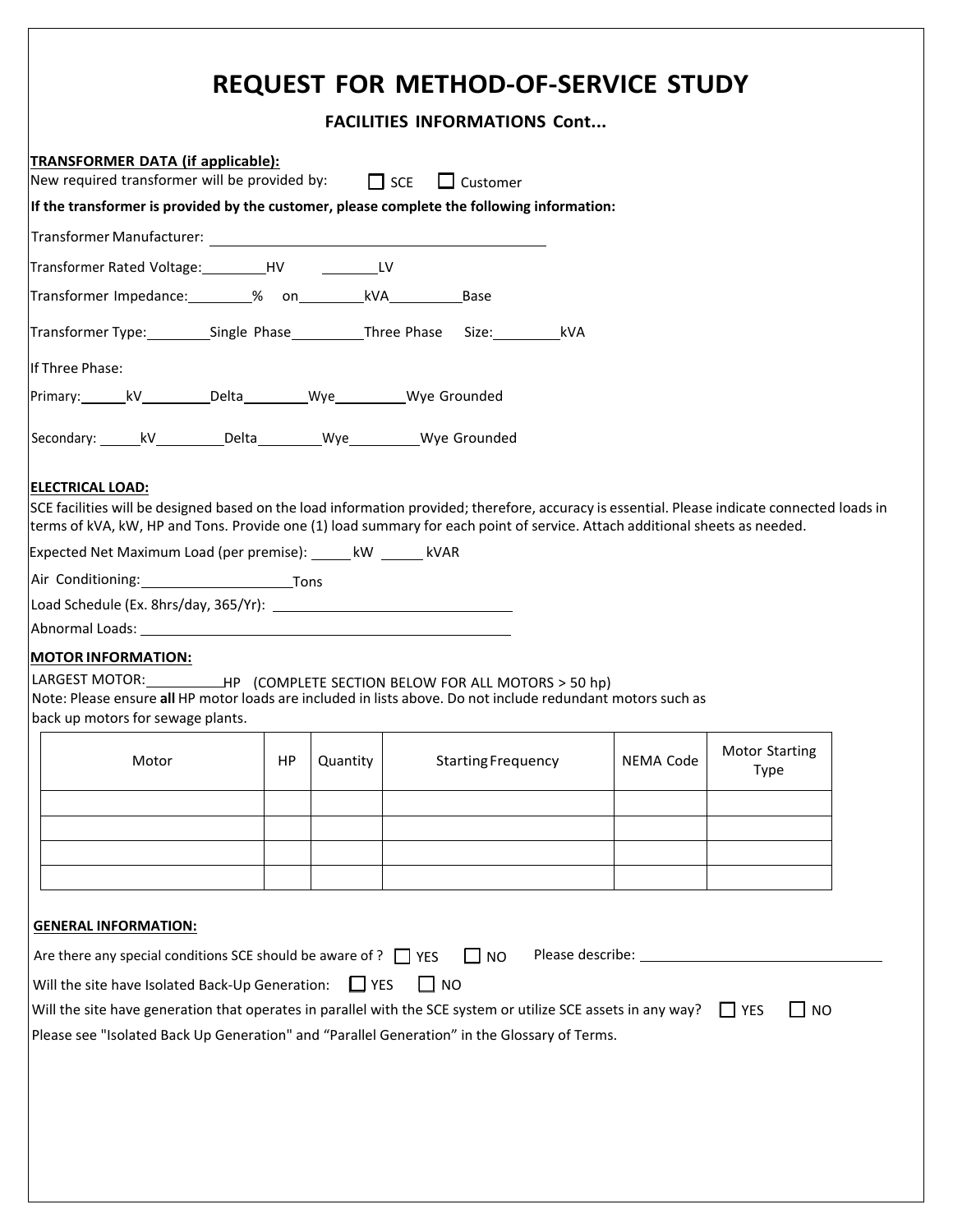### **REQUEST FOR METHOD-OF-SERVICE STUDY**

|                                                                                                                                                                                                                                                                                                                                                                                                                    | <b>REQUIRED INFORMATION</b> |                      |
|--------------------------------------------------------------------------------------------------------------------------------------------------------------------------------------------------------------------------------------------------------------------------------------------------------------------------------------------------------------------------------------------------------------------|-----------------------------|----------------------|
| Enclosed the following documents:                                                                                                                                                                                                                                                                                                                                                                                  |                             |                      |
| - One-Line                                                                                                                                                                                                                                                                                                                                                                                                         |                             |                      |
| - Site Map                                                                                                                                                                                                                                                                                                                                                                                                         |                             |                      |
| - Annual 10 year load forecast data.                                                                                                                                                                                                                                                                                                                                                                               |                             |                      |
|                                                                                                                                                                                                                                                                                                                                                                                                                    |                             |                      |
|                                                                                                                                                                                                                                                                                                                                                                                                                    |                             |                      |
|                                                                                                                                                                                                                                                                                                                                                                                                                    |                             |                      |
| APPLICANT SIGNATURE:                                                                                                                                                                                                                                                                                                                                                                                               |                             |                      |
|                                                                                                                                                                                                                                                                                                                                                                                                                    | Date:                       |                      |
| I hereby certify that, to the best of my knowledge, all the information provided in this Method-of-Service Request is true and correct.<br>Applicant's Signature: Applicant of Security and Security and Security and Security and Security and Security and Security and Security and Security and Security and Security and Security and Security and Security and Secu<br><b>Submit Application Package to:</b> |                             | <b>SCE USE ONLY</b>  |
| Designated Person: Maria Gonzalez and/or Dina Mendoza<br>Southern California Edison                                                                                                                                                                                                                                                                                                                                | MOS                         | Feasibility          |
| Customer Interconnection/Method-of-Service Group<br>3 Innovation Way, Pomona, CA 91768                                                                                                                                                                                                                                                                                                                             | <b>SIS</b>                  | Equipment Evaluation |
| Office: (909) 274 - 1622<br>(909) 274 - 1586                                                                                                                                                                                                                                                                                                                                                                       | Facility                    | Engineering & Design |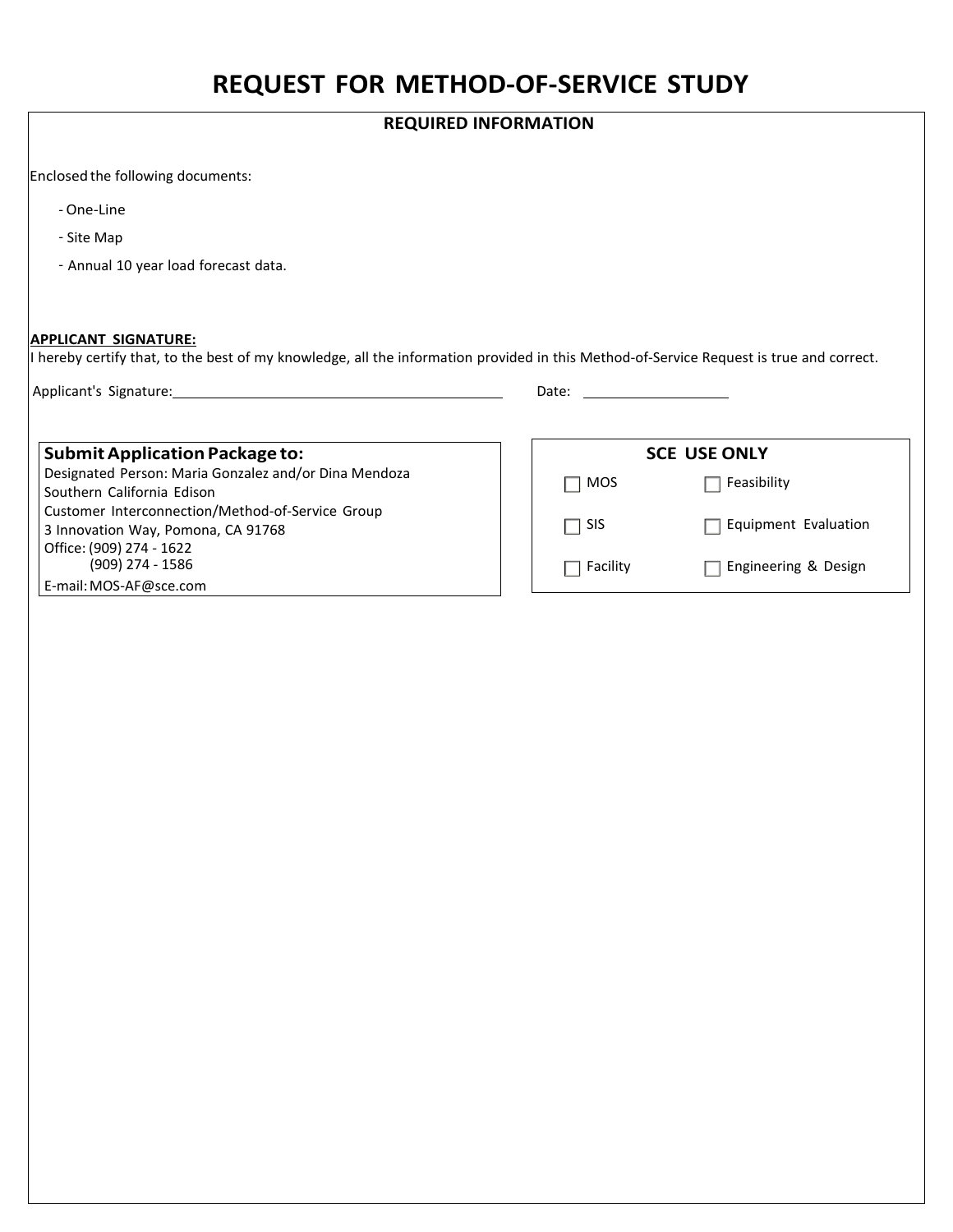# Exhibit I Customer Electrical One-Line Diagram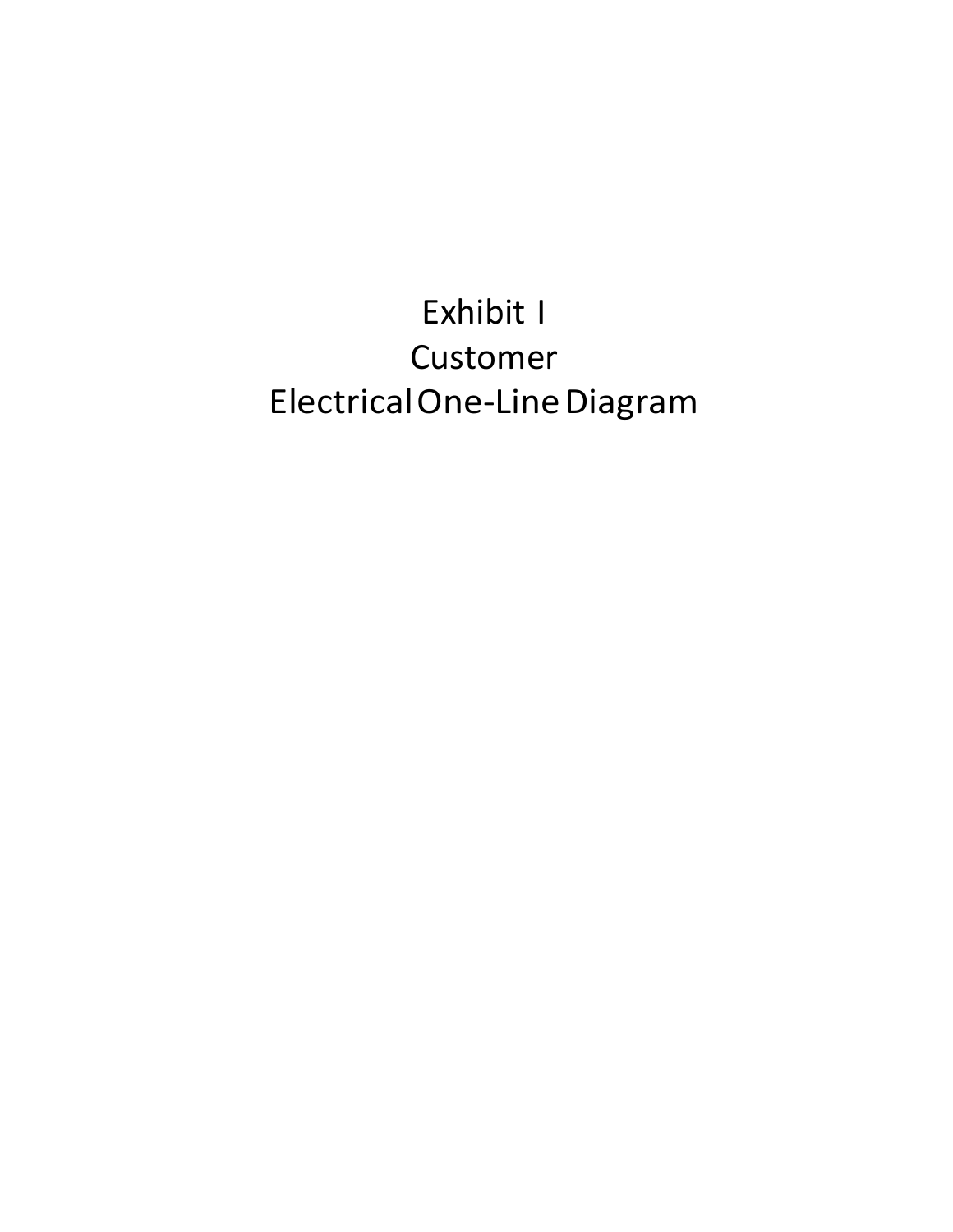Exhibit II Customer Location Map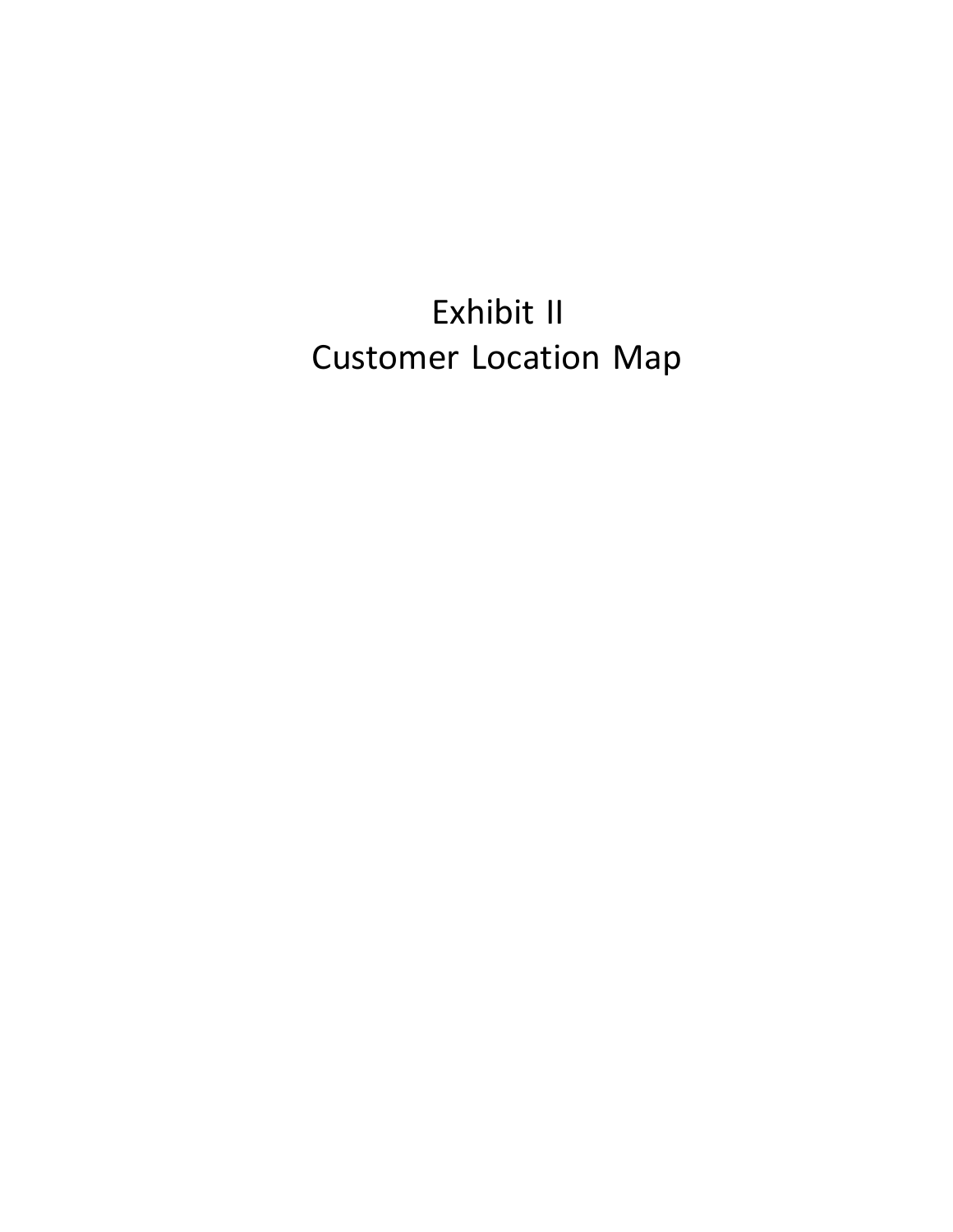## Exhibit III Customer Load Forecast Data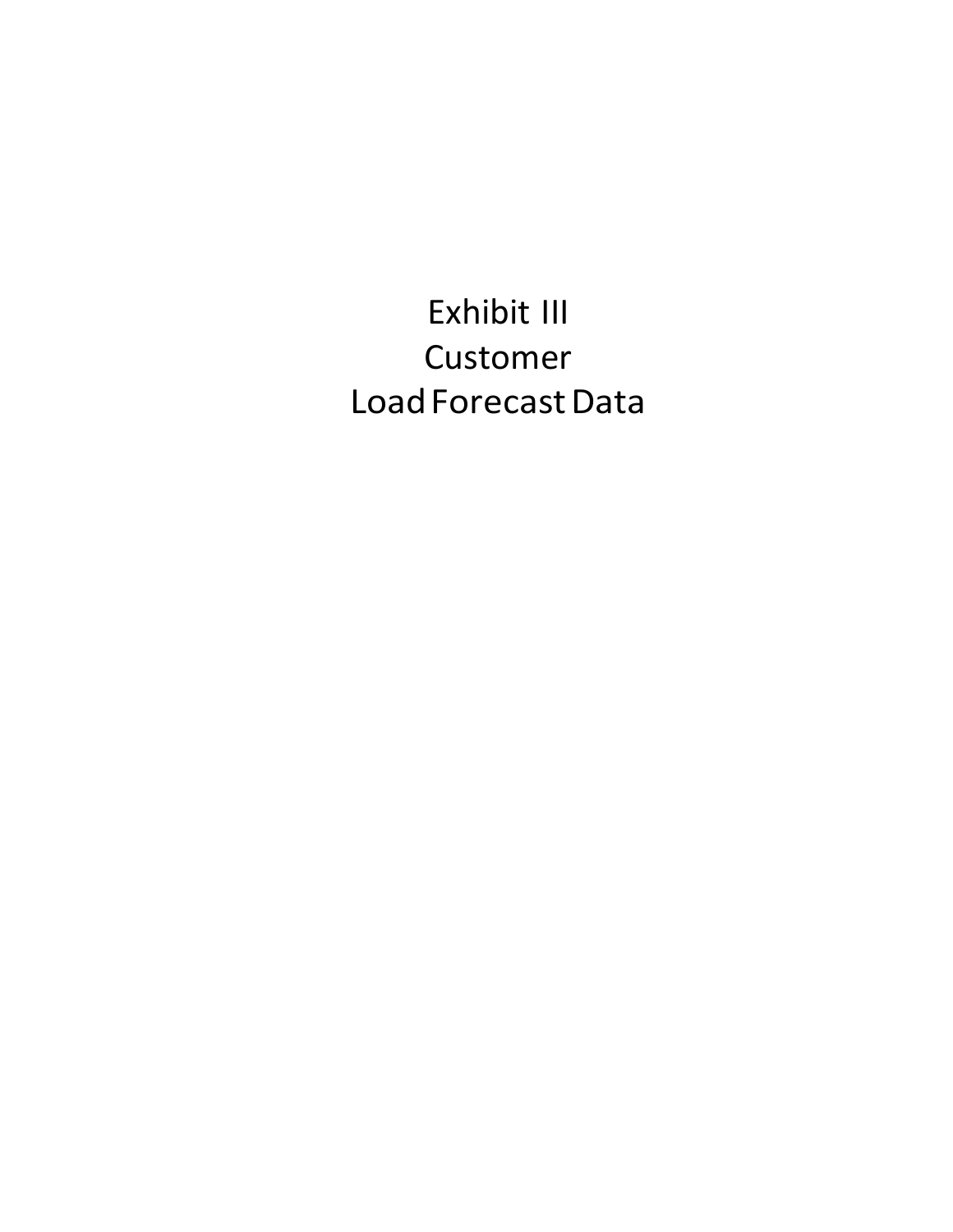Exhibit IV Customer Plot Plan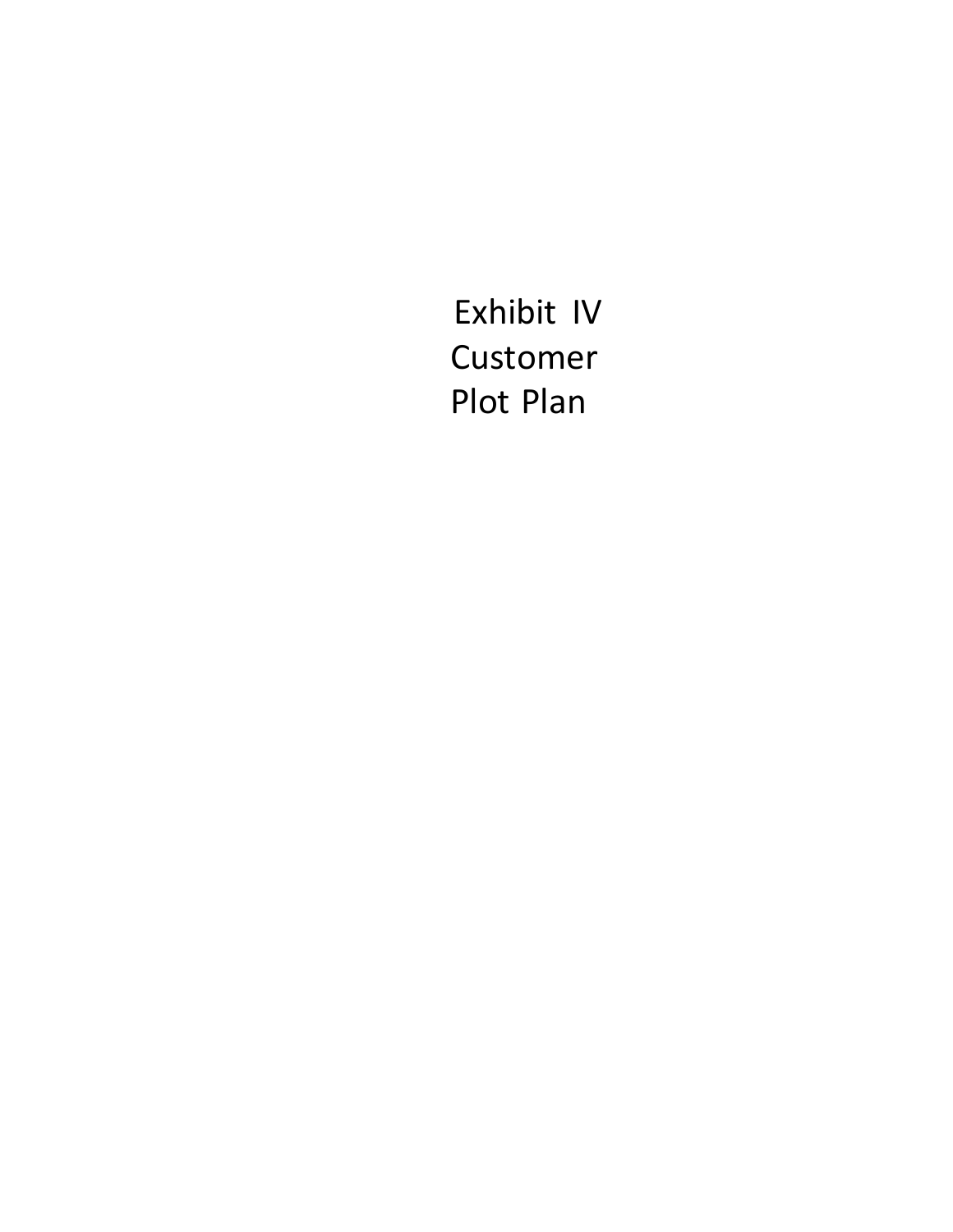Exhibit V Other Customer Schematics Drawing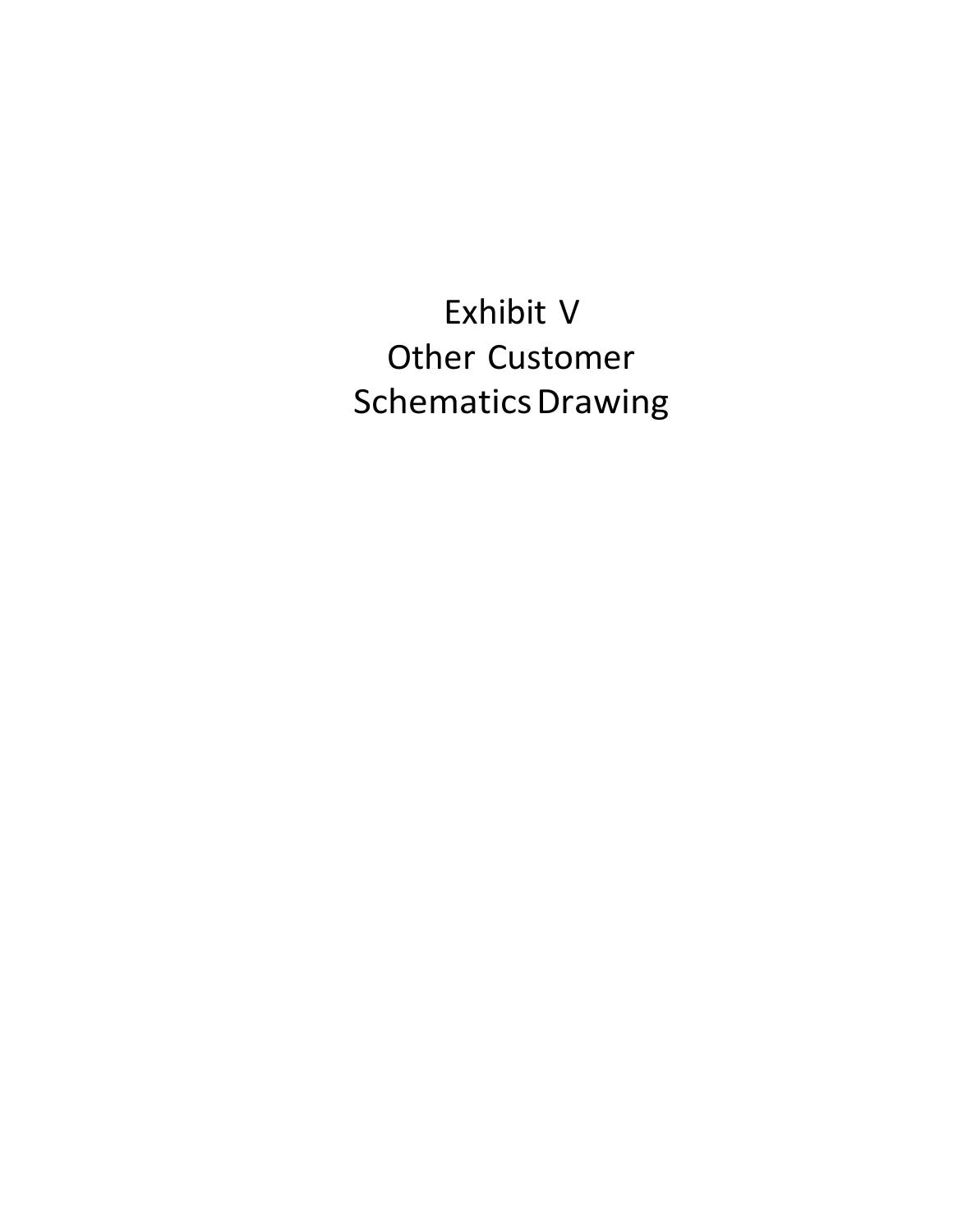1. CEQA – California Environmental Quality Act: Is a status that requires state and local agencies to identify the significant environmental impacts of their actions and to avoid or mitigate those impacts, if feasible.

Most proposals for physical development in California are subject to Provision of CEQA. Every development project which requires a discretionary governmental approval will require at least some environmental review pursuant to CEQA, unless an exemption applies.

- Not anticipated Customer development is not subject to CEQA
- Anticipated Customer is anticipating a CEQA review for the development, but has not commenced the process
- Draft Environmental Impact Report (EIR) Customer is in the process of developing an EIR for the development
- Final EIR The EIR is complete and has been reviewed and approved by the Lead Agency (typically the city or county) pursuant to CEQA.
- 2. Requested In-Service Date: The date the customer requests service from SCE (energized date).
- 3. Point of Change of Ownership: The point where the Customer's facilities connect to SCE's facilities.
- 4. Requested voltage at point of change of ownership: Typical voltage includes 12 kV, 33 kV, 66 kV, 115 kV, and 220 kV.
- 5. Requested line voltage: Typical voltage includes 12 kV, 66 kV, 115 kV, and 220 kV and is based on customer's location.
- 6. Requested billing voltage: The voltage in which the customer is being billed (12 kV, 66 kV, 115 kV, and 220 kV)
- 7. Redundancy: The duplication of critical components or functions of a system with the intention of increasing reliability of the system.
	- a. Transformer Redundancy
		- i. Two transformers in parallel

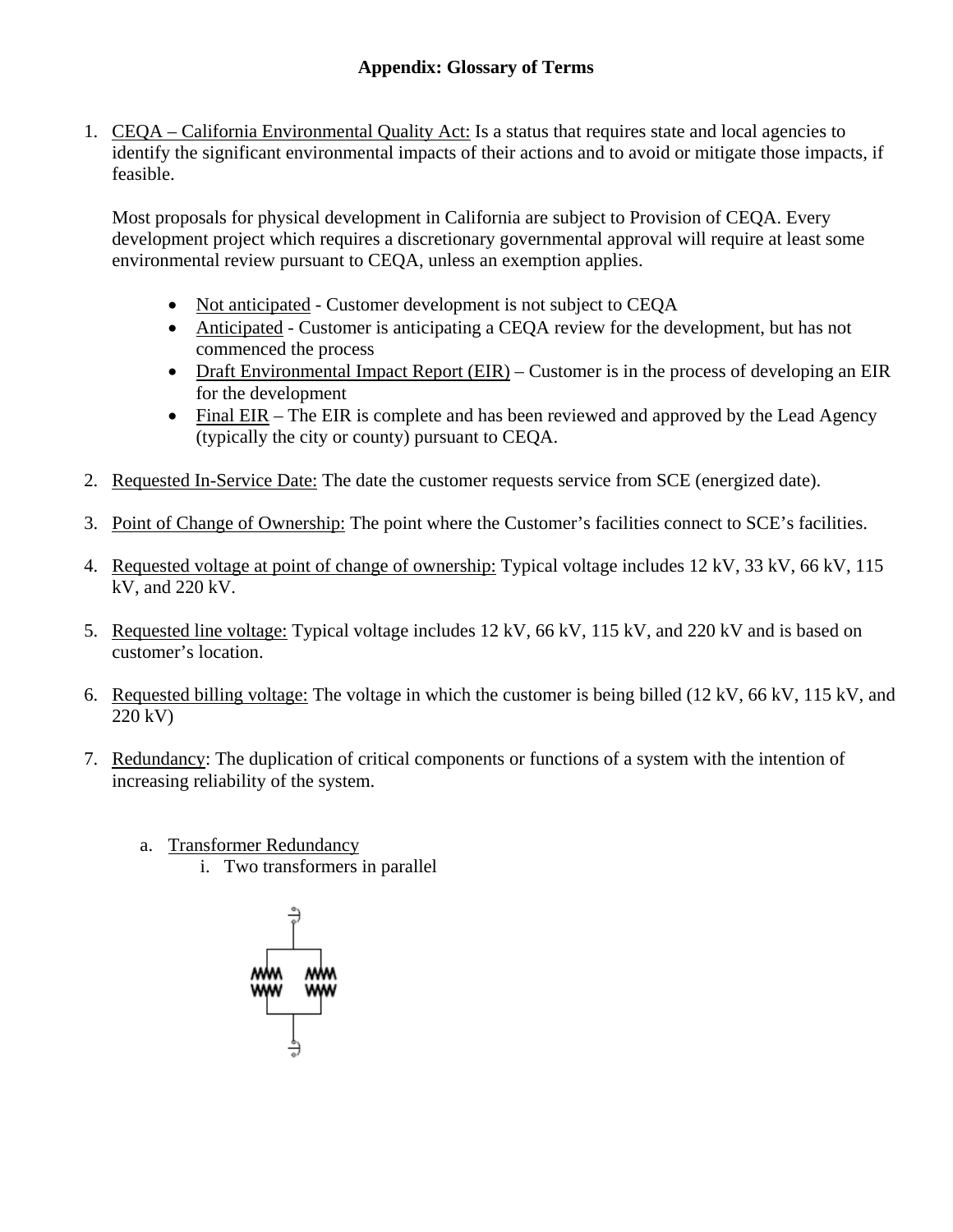ii. Two transformers with separate feeds



- b. Subtransmission/Transmission Redundancy
	- i. Two lines, one route
	- ii. Two lines, on two separate routes
	- iii. Two lines from different systems, on two separate routes
- 8. Back-up Service: Service provided to the Customer at 12 kV to feed emergency load (Reliability Service Agreement).
- 9. Facilities beyond the Metering Point: At the customer's request SCE, under Added Facilities, can install, own, maintain, and operate any electrical facilities downstream of the primary meter.
- 10. Expected Net Max Load: Ultimate final loads anticipated at this site for which customer would like considerations given in the design and or study.
- 11. Load Schedule: The estimated demand based on operational plans and needs. The schedule should include future expansions and if multiple stages or phases are part of the project.
- 12. Abnormal Loads: Any unusual loads which may affect design of SCE facilities in order to maintain operating conditions pertinent to rules approved by the California Public Utilities Commission. Including, but not limited to, large motors, variable drives, power factor correction, and all generators which may be connected etc. Also include, if known, operating parameters, anticipated maximum starts per day, etc.
- 13. Special Conditions: Any special conditions which may be known that could affect cost of preliminary design and engineering work (restricted site access, geographical and environmental constraints, etc.).
- 14. Isolated Back-Up Generation: Isolated Back-up Generation that is connected with any common wiring components (transfer switch etc.) with the utility system, may present a potential hazard to utility workers. In accordance with California Health and Safety Code a utility customer must properly notify the utility of the any such generation prior to connection or in-servicing.

For simplicity SCE utilizes portions of the Rule 21 Interconnection application document to provide this notification. If back up generation is planned please complete the applicable sections of form 14-732 found at SCE's open access website www.sce.com/openaccess.